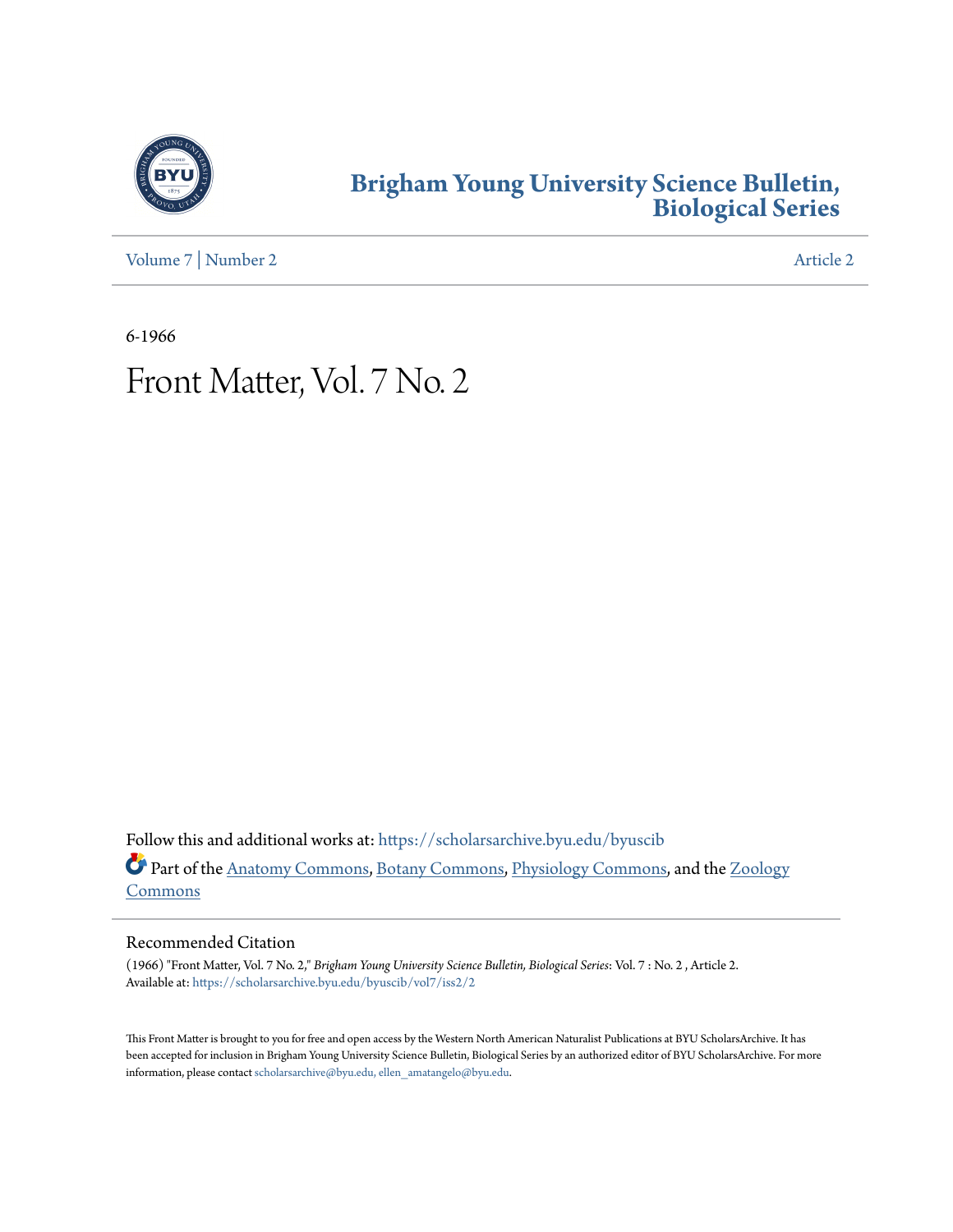

JUL 28 <sup>1966</sup> HARVARU UNIVERSITY

Brigham Young University Science Bulletin

## SIPHONAPTERA (FLEAS) OF THE NEVADA TEST SITE

by D ELDEN BECK and DORALD M. ALLRED



BIOLOGICAL SERIES —VOLUME VII, NUMBER <sup>2</sup>

JUNE 1966